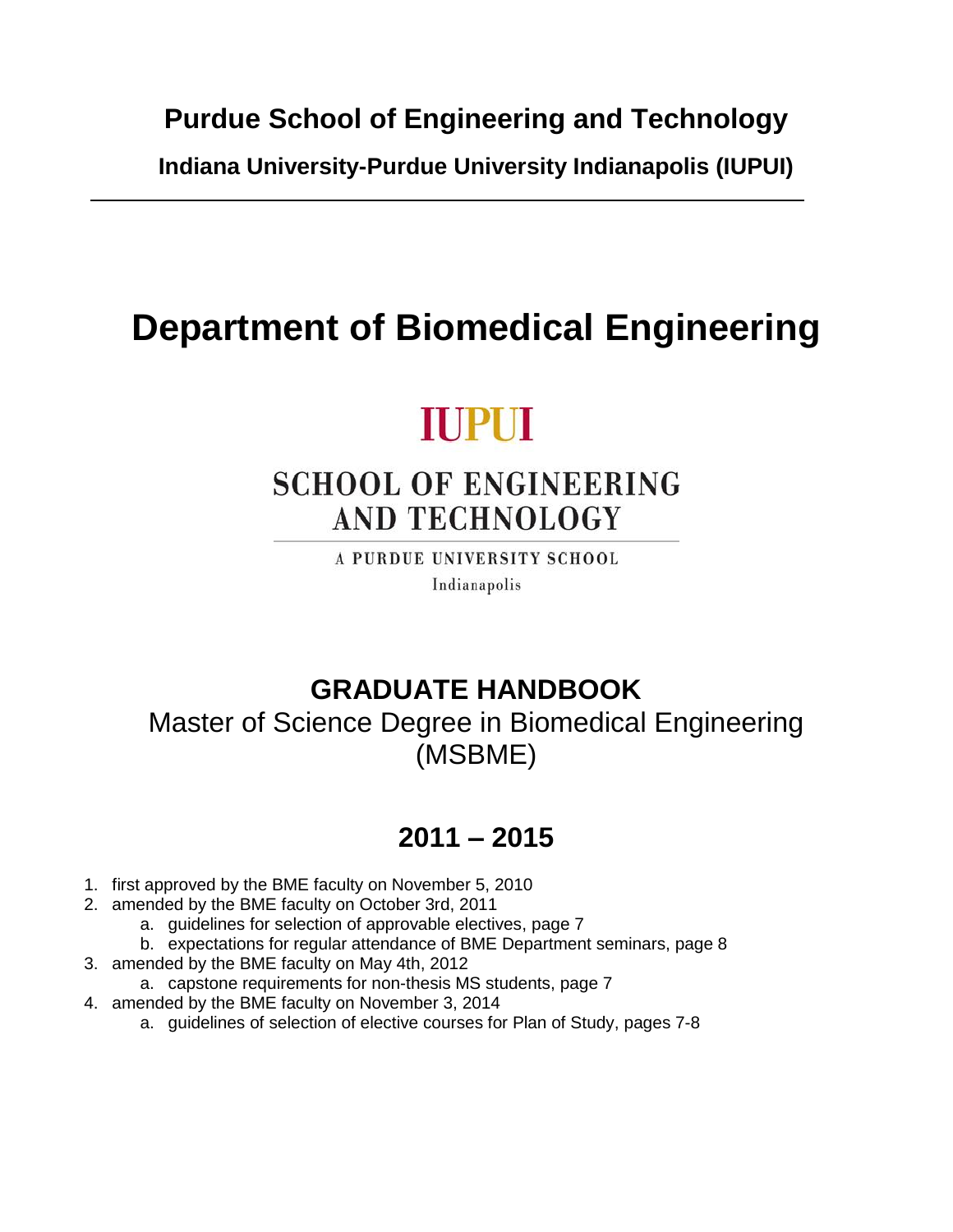### **TABLE OF CONTENTS**

### Page

| 1 <sub>1</sub>                         | <b>INTRODUCTION</b>                            | 3              |
|----------------------------------------|------------------------------------------------|----------------|
| 2.                                     | <b>BIOMEDICAL ENGINEERING FACULTY</b>          | 3              |
| 3.                                     | <b>GRADUATE SCHOOL ADMISSION REQUIREMENTS</b>  | 3              |
| 4.                                     | MAJORS OUTSIDE OF BIOMEDICAL ENGINEERING       | 4              |
| 5.                                     | ADVANCE REGISTRATION AND FINAL REGISTRATION    | 5              |
| 6.                                     | <b>LATE REGISTRATION</b>                       | 5              |
| 7.                                     | <b>ENGLISH LANGUAGE REQUIREMENTS</b>           | 5              |
| 8.                                     | <b>FACULTY ADVISOR AND ADVISORY COMMITTEE</b>  | 5              |
| 9.                                     | <b>PLAN OF STUDY</b>                           | 6              |
| 10.                                    | <b>CREDIT, GRADE AND INDEX REQUIREMENTS</b>    | 6              |
| 11.                                    | <b>COURSE REQUIREMENTS</b>                     | $\overline{7}$ |
| 12.                                    | ACADEMIC STANDING - MINIMUM GRADE REQUIREMENTS | 9              |
| 13.                                    | <b>CHANGES IN ACADEMIC PROGRAM</b>             | 10             |
| 14.                                    | <b>INACTIVE ACADEMIC STATUS</b>                | 10             |
| 15.                                    | PREPARING THESIS AND FINAL EXAMINATION         | 11             |
| 16.                                    | <b>FINAL EXAMINATION COMMITTEE</b>             | 11             |
|                                        | 17. STEP BY STEP PROCEDURE                     | 13             |
| 14<br>APPENDIX A. Sample Plan of Study |                                                |                |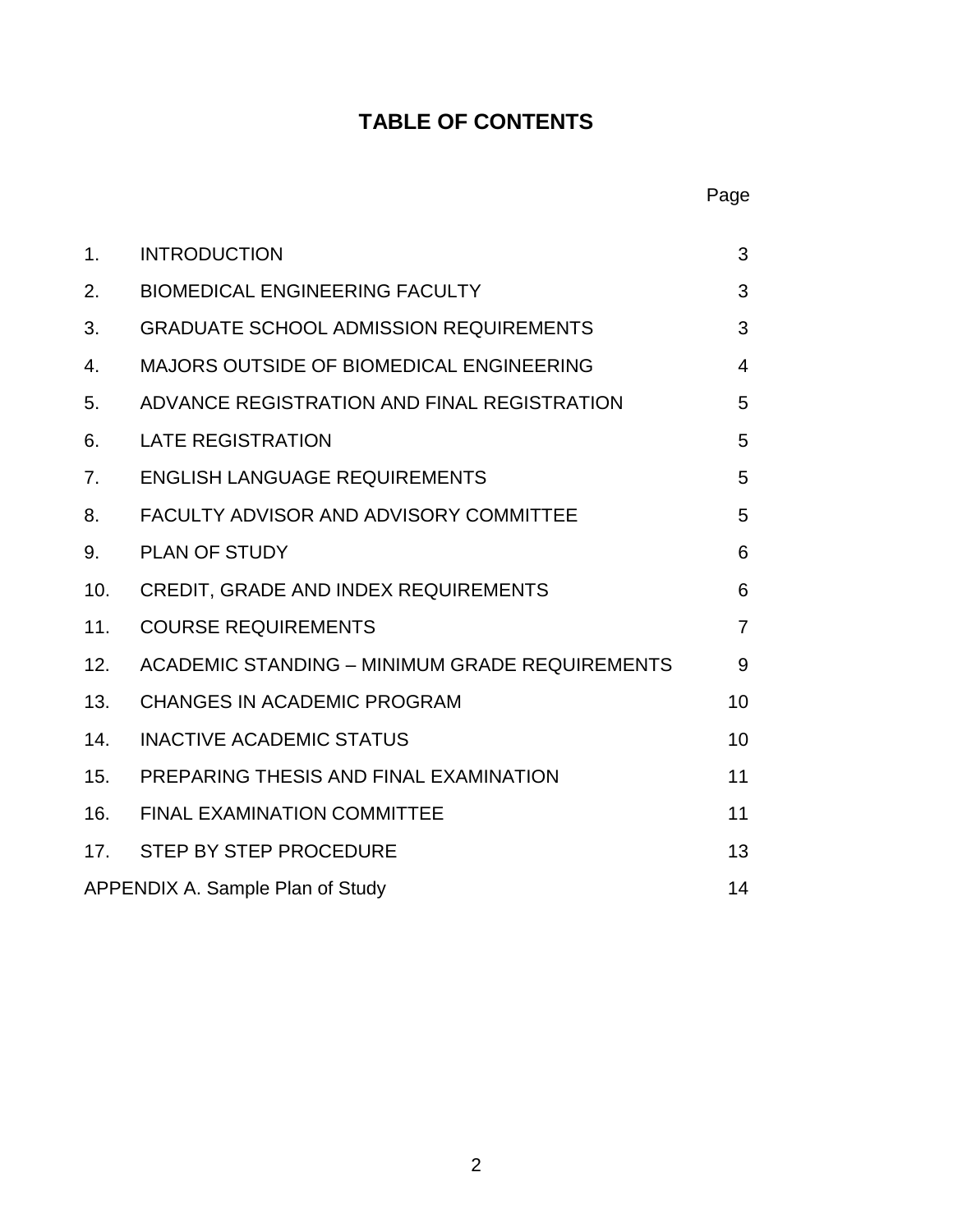#### **1. INTRODUCTION**

This manual addresses common questions from applicants and current graduate students concerning the Masters program of study in Biomedical Engineering at IUPUI. Information is provided concerning the application process, establishing a program of study, required scholastic performance and general administrative expectations of the IUPUI Graduate School and the Department of Biomedical Engineering.

#### **2. BIOMEDICAL ENGINEERING FACULTY**

As of November, 2014 the core biomedical engineering faculty at IUPUI are:

| Karen Alfrey, Ph.D.   | Rice University, 2000. Computational biology, neuronal modeling;<br>biological control systems                                                           |
|-----------------------|----------------------------------------------------------------------------------------------------------------------------------------------------------|
| Edward Berbari, Ph.D. | University of Iowa, 1980. Computer-based medical<br>instrumentation, biomedical signal processing, cardiac<br>electrophysiology and biophysical modeling |
| Steven Higbee, Ph.D.  | Rice University, 2013. Biomaterials and tissue engineering,<br>undergraduate research                                                                    |
| Chien-Chi Lin, Ph.D.  | Clemson University, 2007. Development of functional hydrogels for<br>tissue regeneration and controlled release applications                             |
| Julie Ji, Ph.D.       | University of Pennsylvania 2004. Endothelial mechano-biology, cell<br>& nuclear mechanics, signal transduction in human disease models                   |
| Sungsoo Na, Ph.D.     | Texas A&M University, 2006. Cellular/molecular mechanics and<br>mechanotransduction of skeletal and vascular systems                                     |
| John Schild, Ph.D.    | Rice University, 1995. Electrophysiological and computational<br>study of neurocirculatory control                                                       |
| Joseph Wallace, Ph.D. | University of Michigan, 2007. Biological and environmental factors<br>influencing the organization and assembly of bone                                  |
| Dong Xie, Ph.D.       | Ohio State University, 1998. Polymer biomaterials                                                                                                        |
| Hiroki Yokota, Ph.D.  | University of Tokyo, 1983. Indiana University, 1993. Biomechanics<br>and systems biology of bone and cartilage                                           |
| Ken Yoshida, Ph.D.    | University of Utah, 1994. Neural engineering, bioinstrumentation                                                                                         |

#### **3. GRADUATE SCHOOL ADMISSION REQUIREMENTS**

Students are required to take the Quantitative, Analytical Writing and Verbal GRE exams. Successful applicants typically have scores above the  $60<sup>th</sup>$  percentile and a minimum undergraduate Biomedical Engineering GPA of 3.0/4.0 from an ABET accredited institution. Applicants with an undergraduate degree in Biomedical Engineering from an educational institution outside of the US are required to take the TOEFL exam. The minimum TOEFL scores required before an application will be considered are the following:

- **Internet-based test (iBT)**: The following five (5) minimum scores must be met: **Writing: 18, Speaking: 18, Listening: 14 and Reading: 19; and Total score: 79.**
- **Paper-based test**: the minimum acceptable score is: **550.**

The British Council's International English Language Testing System (IELTS) is acceptable in lieu of the TOEFL. A minimum overall IELTS band score of 6.5 is required for admission.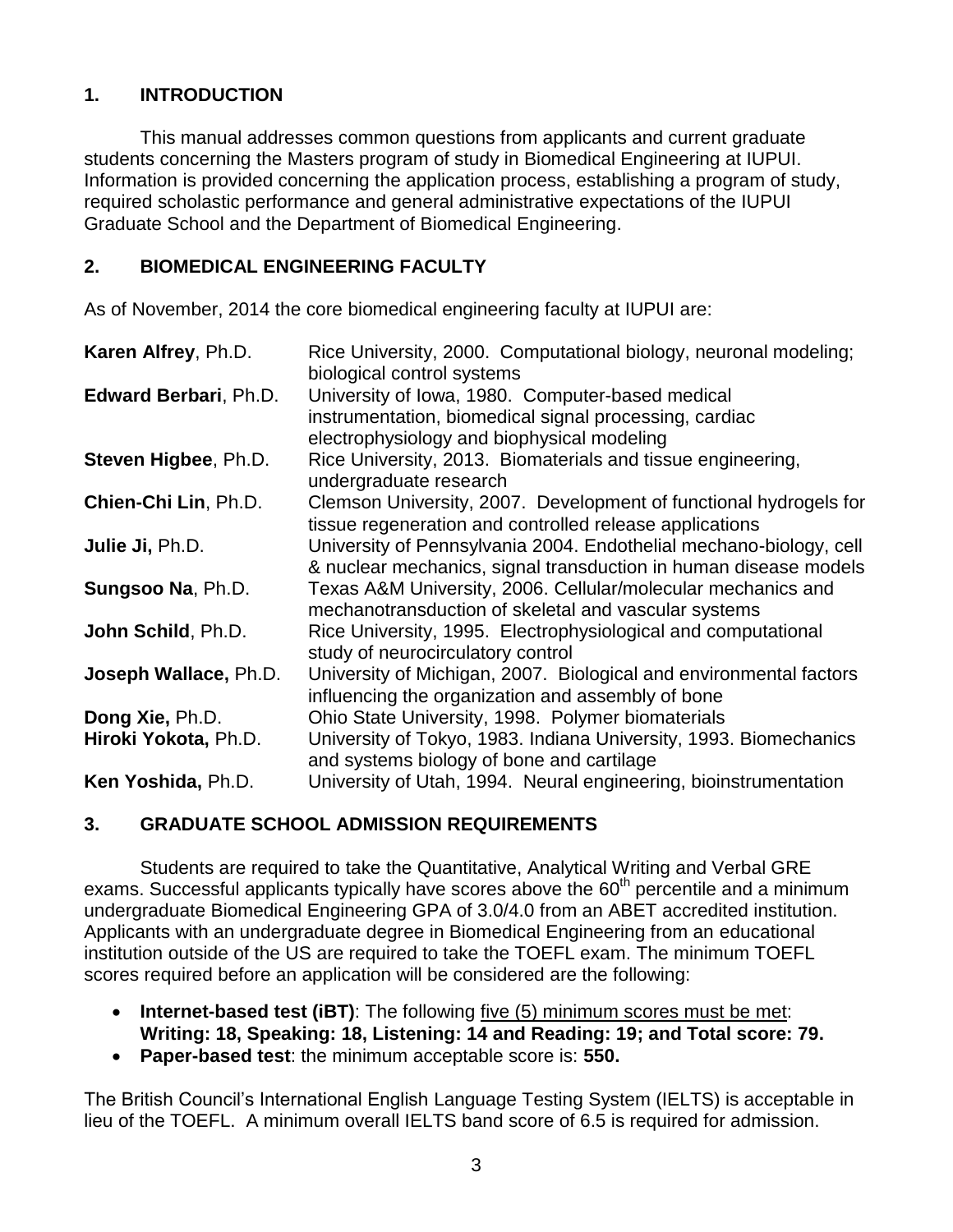#### **4. APPLICATIONS FROM NON-BIOMEDICAL ENGINEERING MAJORS**

Preliminary coursework may be required before unconditional admission into the program if, in the opinion of the Biomedical Engineering Graduate Education Committee, an applicant appears capable of graduate level work but would benefit from additional study in select academic areas. The following course listings should be used as a guide for self assessment as the Committee most often identifies needs for additional study in these areas.

#### **Mathematics and Physics Requirements**

Graduates of an ABET accredited program other than Biomedical Engineering or graduates from a non-ABET accredited program must provide evidence of proficiency in the following academic areas (IUPUI course equivalents listed):

| <b>MATH 16500</b> | <b>Analytic Geometry and Calculus I</b>  |
|-------------------|------------------------------------------|
| <b>MATH 16600</b> | <b>Analytic Geometry and Calculus II</b> |
| <b>MATH 17100</b> | <b>Multidimensional Mathematics</b>      |
| <b>MATH 26100</b> | <b>Multivariate Calculus</b>             |
| <b>MATH 26600</b> | <b>Ordinary Differential Equations</b>   |
| <b>PHYS 15200</b> | <b>Mechanics</b>                         |
| <b>PHYS 25100</b> | <b>Heat Electricity Optics</b>           |

#### **Engineering and Life Science Requirements**

Graduates from a discipline other than Biomedical Engineering will need to demonstrate some depth of academic proficiency consistent with the anticipated area of study (e.g. bioelectricity, biomechanics, biomaterials, biofluids, etc.). At a minimum, the academic areas most often cited by the Committee include (IUPUI course equivalents listed):

| <b>BME 32200</b> | Probability and Application in BME |
|------------------|------------------------------------|
| <b>BME 33100</b> | <b>Biosignals and Systems</b>      |
| BIOL K324        | Cell Biology                       |

The extent to which additional study is required to prepare the applicant for graduate level work in Biomedical Engineering is greatly dependent upon the nature of the undergraduate degree (e.g. B.S. vs. B.A., engineering vs. non-engineering, biology vs. chemistry, etc.) Those areas most often cited by the Committee include (IUPUI course equivalents listed):

| <b>BME 22200</b> | <b>Biomeasurements</b>                         |
|------------------|------------------------------------------------|
| <b>BME 24100</b> | Introduction to Biomechanics                   |
| <b>BME 33400</b> | <b>Biomedical Computing</b>                    |
| <b>BME 38100</b> | Implantable Materials                          |
| <b>BME 35200</b> | <b>Cell and Tissue Behavior and Properties</b> |

#### **Summary**

Applicants with an undergraduate engineering degree in a discipline other than Biomedical Engineering who can show evidence of proficiency in these Mathematics, Physics, Engineering and Life Science requirements are given full consideration for admission by the Committee. Applicants with a non-engineering undergraduate degree must show quantitative evidence of proficiency in these areas (e.g. obtaining at least a grade of "B" in any course recommended by the Committee). Demonstrated proficiency with at least one high level computer programming language or a command interpreter such as MATLAB is also required.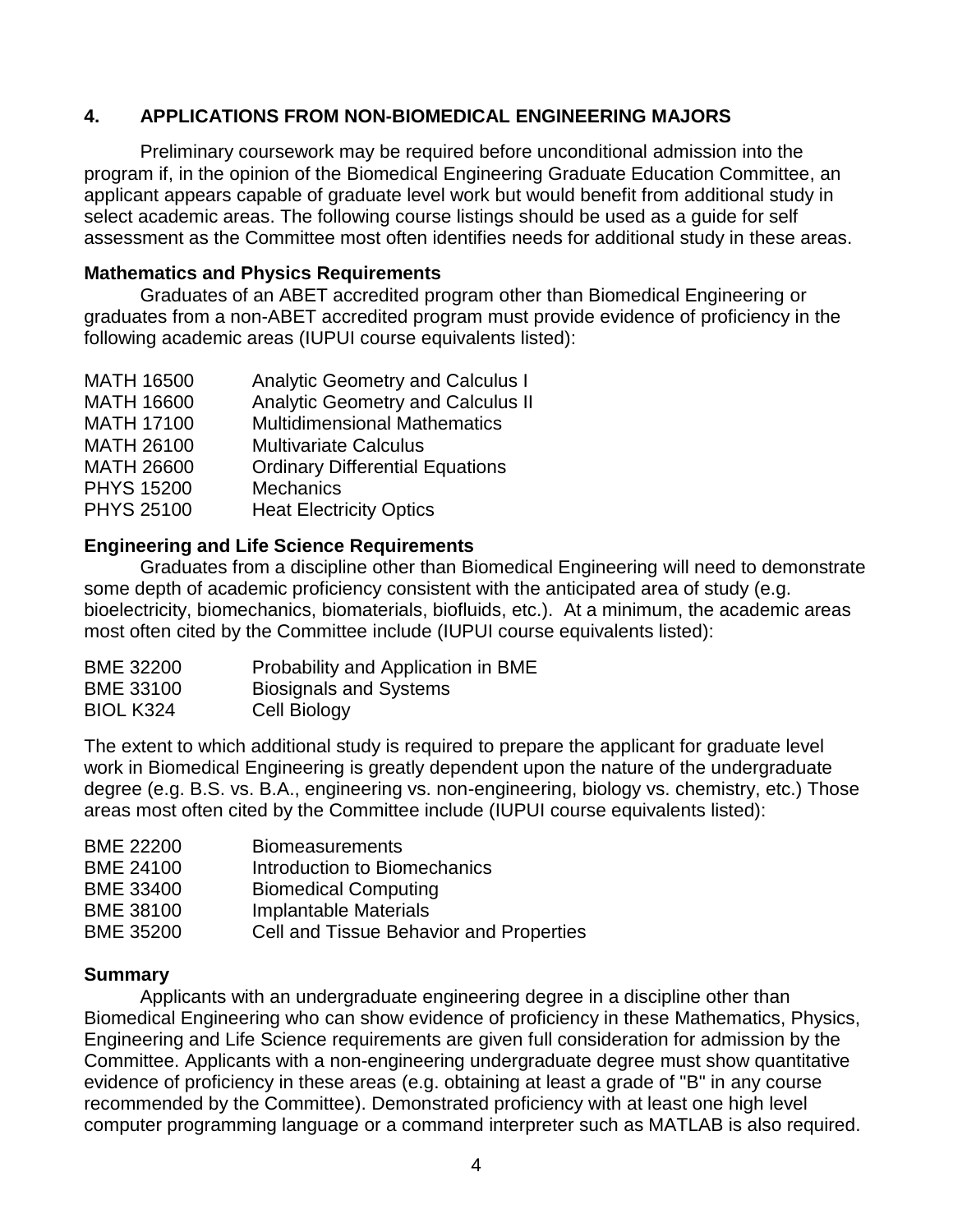#### **5. ADVANCE REGISTRATION AND FINAL REGISTRATION**

Each semester a graduate student can pre-register for courses offered in the following semester during the advance registration period of the current semester. Students already in residence are strongly urged to advance register. New students may advance register if they come to campus during the semester before starting graduate work.

If advance registration is not possible, students should register during the final registration period. Final registration follows the same procedure as advance registration and is held during the week preceding the beginning of classes.

#### **6. LATE REGISTRATION**

Any student who has not utilized the advanced or final registration periods must schedule under late registration which begins the first day of classes and continues for one week. Penalty fees will apply and the student should consult the Bursar's Office.

#### **Dropping/Adding Courses**

Each graduate student is expected to be aware of all procedures, late fees, refund deadlines, etc. associated with dropping/adding of courses. Students may drop/add courses online during the open registration period. However, once the open registration period ends, students must use a Drop/Add form to change a course. Information on procedures and deadlines are available on the IUPUI Registrar's website.

#### **7. ENGLISH LANGUAGE REQUIREMENTS FOR INTERNATIONAL STUDENTS**

A student whose first language is not English must take the English for Academic Purposes (EAP) Placement Test. Those students with noted deficiencies are required to take one or more EAP courses. Unless an exception is granted by the Committee, all international students are required to take TCM 460 or an equivalent technical writing course within the first year of graduate study. Language related courses can not count towards the credit requirements for the Masters degree in Biomedical Engineering.

#### **8. FACULTY ADVISOR AND ADVISORY COMMITTEE**

Graduate students in both the Thesis and non-Thesis programs of study are expected to have a Faculty Advisor by no later than the end of the first semester of study. If the student is employed as a full time Graduate Research Assistant the Faculty Advisor is most often the faculty member sponsoring the MS thesis research project. If the student is employed part time by the Department or is self supported the student is expected to arrange for an Advisor from among the current Biomedical Engineering faculty. If the student fails to arrange for an Advisor by the end of the first semester of study one will be assigned by the Committee.

The Faculty Advisor and student must establish a Graduate Research Advisory Committee. It is the responsibility of this committee to assist the student in finalizing a formal Plan of Study for fulfillment of the MS degree requirements. This Advisory Committee also conducts all necessary examinations related to the MS thesis research or project for those in a non-Thesis program of study. The Graduate Research Advisory Committee generally consists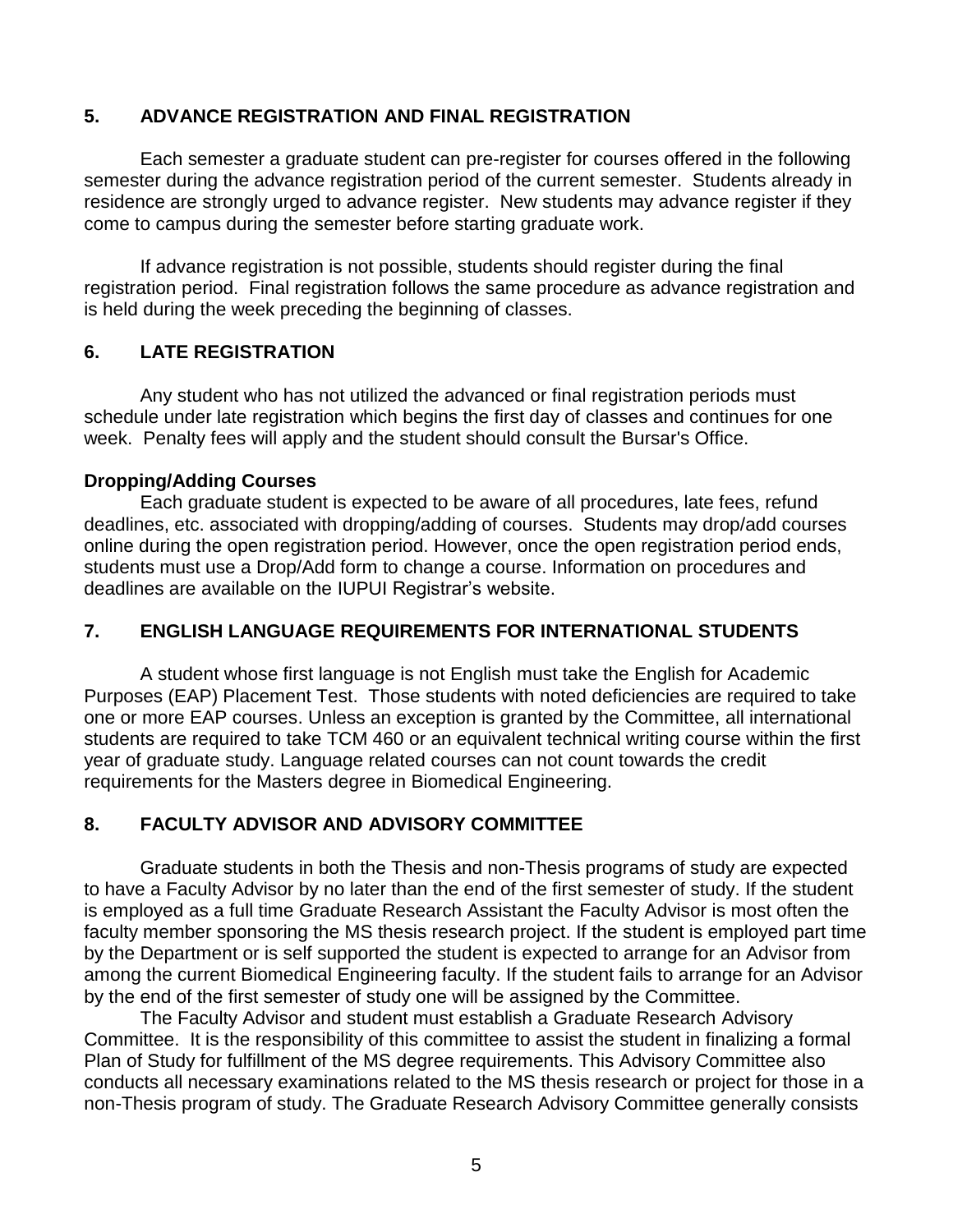of three members: the Faculty Advisor, a Professor knowledgeable of the major field of study and a Professor representing a related area of research.

#### **9. PLAN OF STUDY**

#### **Each student is expected to file a Plan of Study during the first semester of graduate study in Biomedical Engineering but no later than 4 – 6 weeks into the second semester of graduate study.** Students failing to meet this requirement will not be permitted to register for additional courses or thesis/project credits and may be dismissed from the program.

The Plan of Study form (GS-6) is available on the Forms page of the Office of Graduate Programs website. A completed Plan of Study form must be signed by the graduate student and each Advisory Committee member. The completed form is then returned to the department and recorded in the student's academic file. Approval by the Head of the Graduate Program and the Graduate School officially establishes both the Plan of Study and the Advisory Committee. The Graduate Program Coordinator for the School of Engineering and Technology can offer guidance concerning the logistics associated with filing a Plan of Study. A sample Plan of Study for a Thesis MS degree program is provided at the end of this document along with a few helpful instructions.

#### **Change to the Plan of Study**

To make changes to an approved Plan of Study the *"Request for Change to the Plan of Study"* form (GS-13) must be completed and filed with the Graduate School. This form is also used to request a change of Faculty Advisor, major professor or other members of the Advisory Committee or for a change between Thesis and non-Thesis MS degree options.

#### **10. CREDIT, GRADE AND INDEX REQUIREMENTS FOR GRADUATION**

The number of graduate level credit hours required for a Master of Science degree in Biomedical Engineering is 30. Only grades of "A", "B", or "C" are acceptable in fulfilling the academic expectations set forth in the Plan of Study. The Advisory Committee may require a grade of "B" or better in certain courses. Grades of "Pass/Fail" are not acceptable for any course listed on the student's Plan of Study. Grades of "Incomplete" must be cleared by the twelfth week of the semester immediately following the semester in which the grade of Incomplete was awarded. Failure to do so may result in replacement with a grade of "F" and dismissal from the program. Students are required to maintain a cumulative grade point average of at least 3.0 for all courses listed on the approved Plan of Study. Students in both the Thesis and non-Thesis MS degree programs must have a cumulative grade point average of at least 3.0 for all courses listed on the approved Plan of Study to be eligible for graduation with a MS degree in Biomedical Engineering.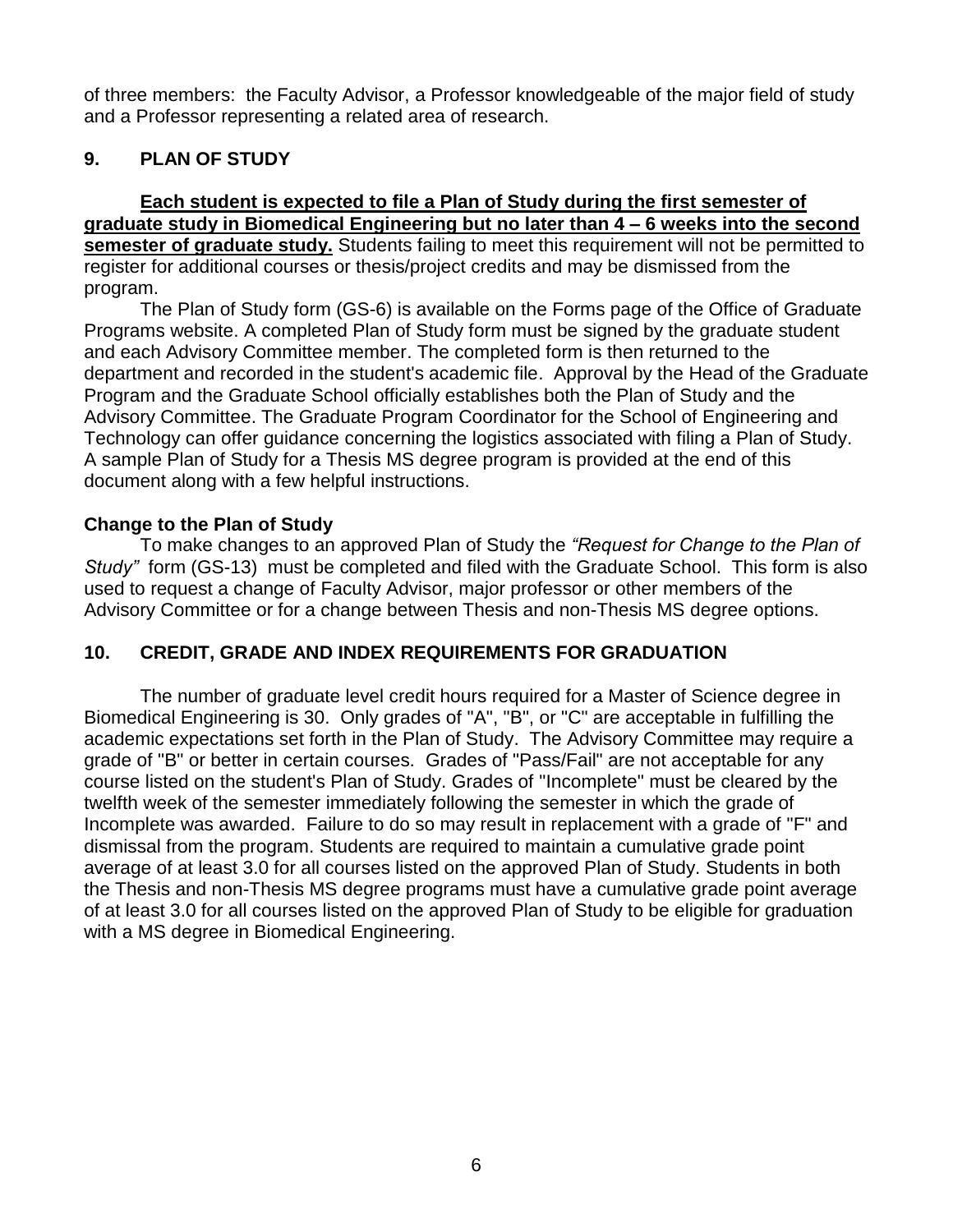#### **11. COURSE REQUIREMENTS**

The number of graduate level credit hours required for a Master of Science degree in Biomedical Engineering is 30. These credits must be distributed according to the following subject areas:

#### **Plan of Study with a Thesis option:**

- 3 credit hours Approved graduate Mathematics or Statistics courses
- 12 credit hours Graduate Biomedical Engineering courses
- 6 credit hours Approved graduate life science or engineering elective courses
- 9 credit hours Thesis research

#### **Plan of Study with a non-Thesis option**:

| 3  | credit hours         | Approved graduate Mathematics or Statistics courses            |
|----|----------------------|----------------------------------------------------------------|
| 12 | credit hours         | <b>Graduate Biomedical Engineering courses</b>                 |
|    | $0 - 6$ credit hours | Approved graduate life science or engineering elective courses |
|    | 9 – 15 credit hours  | Approved graduate engineering electives                        |

The non-thesis option requires at least 3 credit hours devoted to a single capstone project (BME 696000, Advanced Biomedical Engineering Topics) sponsored by a faculty member in BME. Those graduate students pursuing a "course only" non-thesis plan of study may substitute BME 69700 (Directed Readings in BME). Prior approval from the BME Graduate Education Committee is required for this substitution and, unless arranged otherwise, the Chair of the BME Graduate Education Committee will serve as the faculty of record for BME 69700.

#### **Guidelines of selection of elective courses for Plan of Study**

BME offers its graduate students considerable flexibility in selecting life science and discipline specific electives. There is, however, an implied expectation that course selections will follow a unified theme in BME that is consistent with the student's research thesis or capstone project. The BME Graduate Committee has reviewed and approved the following courses for inclusion on a Plan of Study for the MS degree in Biomedical Engineering (last updated 09/30/2014):

#### **Engineering elective courses**

All IUPUI graduate courses at the 500 level and above offered by the ECE and ME departments are acceptable as approved engineering elective courses.

#### **Mathematics, Statistics, or Life Science elective courses**

The BME Graduate Committee has reviewed and approved the following courses for inclusion on a Plan of Study for the MS degree in Biomedical Engineering (last updated 11/03/2014):

| <b>DEPARTMENT</b> | Course # | <b>Course Title</b>                    |
|-------------------|----------|----------------------------------------|
| <b>BIOL</b>       | 56100    | Immunology                             |
| <b>BIOL</b>       | 56800    | Regenerative Biology & Medicine        |
| <b>BIOL</b>       | 55600    | Physiology I                           |
| <b>BIOL</b>       | 50700    | <b>Principles of Molecular Biology</b> |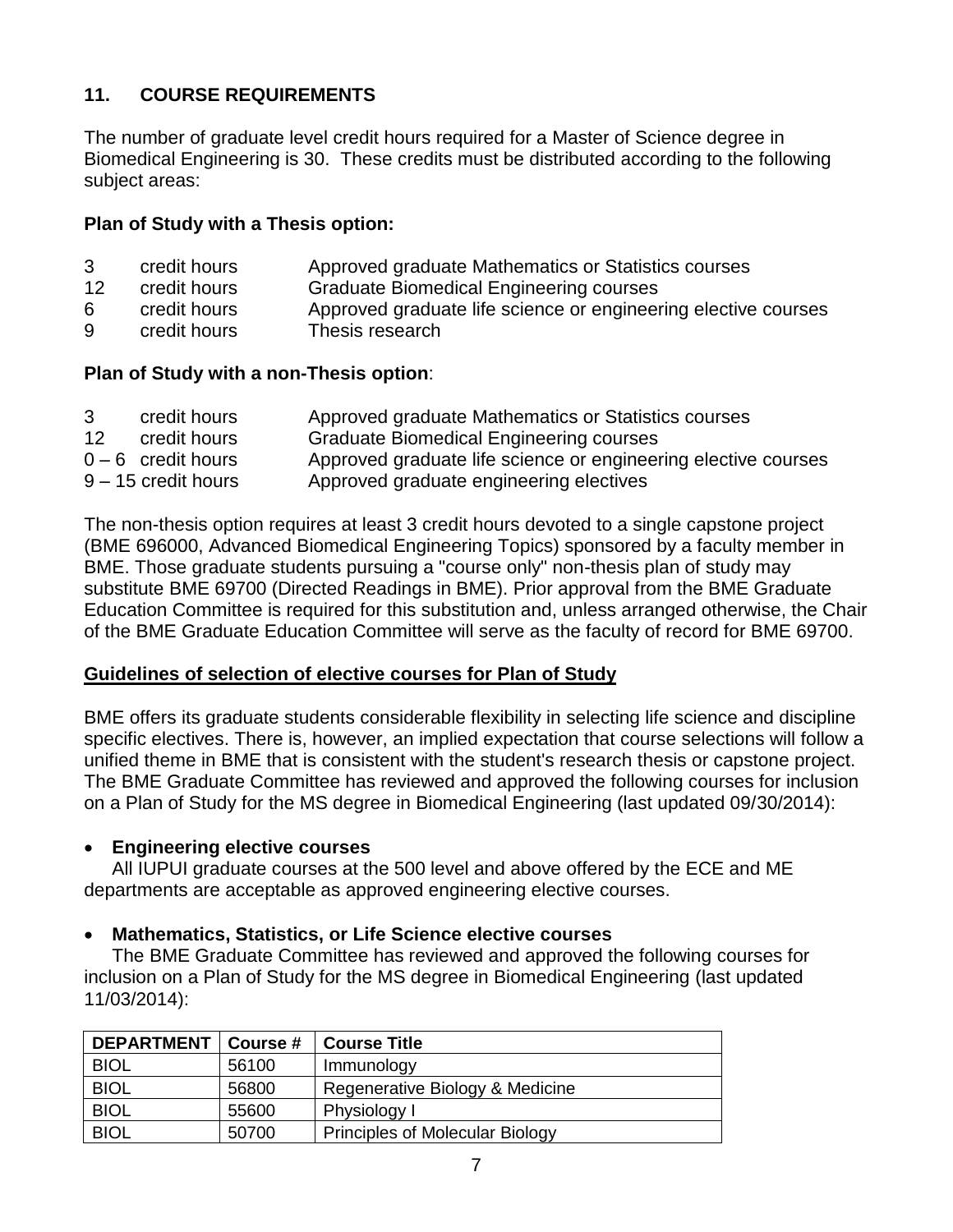| <b>CHEM</b> | 53300 | Intro to Biochemistry                           |
|-------------|-------|-------------------------------------------------|
| <b>CHEM</b> | 62100 | <b>Advanced Analytical Chemistry</b>            |
| <b>GRAD</b> | G661  | <b>Clinical Trials</b>                          |
| <b>GRAD</b> | G819  | <b>Basic Bone Biology</b>                       |
| <b>MATH</b> | 51000 | <b>Vector Calculus</b>                          |
| <b>MATH</b> | 51100 | Linear Algebra w/ Applications                  |
| <b>MATH</b> | 52500 | Intro to Complex Analysis                       |
| <b>MATH</b> | 53700 | <b>Applied Math Scientists/ENGR I</b>           |
| <b>MATH</b> | 55200 | <b>Applied Numerical Methods II</b>             |
| MNEU-N      | 612   | Neurotransmitter Dynamics & Synaptic Plasticity |
| MNEU-N      | 614   | Special Senses & Integrated Neurophysiology     |
| MNEU-N      | 616   | Developmental Biology of Neurons                |
| PHSL-F      | 503   | Human Physiology                                |
| <b>STAT</b> | 51100 | <b>Statistical Methods I</b>                    |
| <b>STAT</b> | 51200 | <b>Applied Regression Analysis</b>              |
| <b>STAT</b> | 51400 | Design of Experiments                           |
| <b>STAT</b> | 51900 | Introduction to Probability                     |
| <b>STAT</b> | 52300 | <b>Categorical Data Analysis</b>                |
| <b>STAT</b> | 52800 | <b>Intro to Mathematical Statistics</b>         |

Courses on this list **do not require prior approval** and can be considered as acceptable for a Plan of Study. This assumes the selection adheres to the credit allocations for the thesis and non-thesis degree options and is thematically consistent with the MS student's research thesis or project.

Furthermore, all graduate courses at the 500 level and above offered by the School of Science and the IU School of Medicine are potential selections for an approved Plan of Study. There may also be suitable graduate offerings in the Schools of Dentistry, Health, Nursing, etc. but, to date, not many have landed on an approved Plan of Study.

**Before selecting any course outside of the BME department and NOT on the list of approved courses the student must first review the selection(s) with his/her major professor and then confirm the selection(s) with the BME Graduate Committee by notifying the Chair of the committee via email.** For the new courses the MS graduate student must provide a course syllabus and an outline of lecture topics (if available) to the BME Graduate Committee. The Committee will then determine if the course has a sufficient life science focus and rigor to be added to an approved Plan of Study for the MS degree in BME.

#### *Guidelines: miscellanea*

For the math course requirement there is again considerable flexibility in terms of acceptability but here a much closer look is given to the level of analytical rigor in the course material and thematic consistency with the topic of the MS student's research thesis or project.

With the prior approval of the BME Graduate Education Committee students in a non-thesis program of study may receive a limited number of graduate elective credit hours for successful completion of clinical or industrial internships.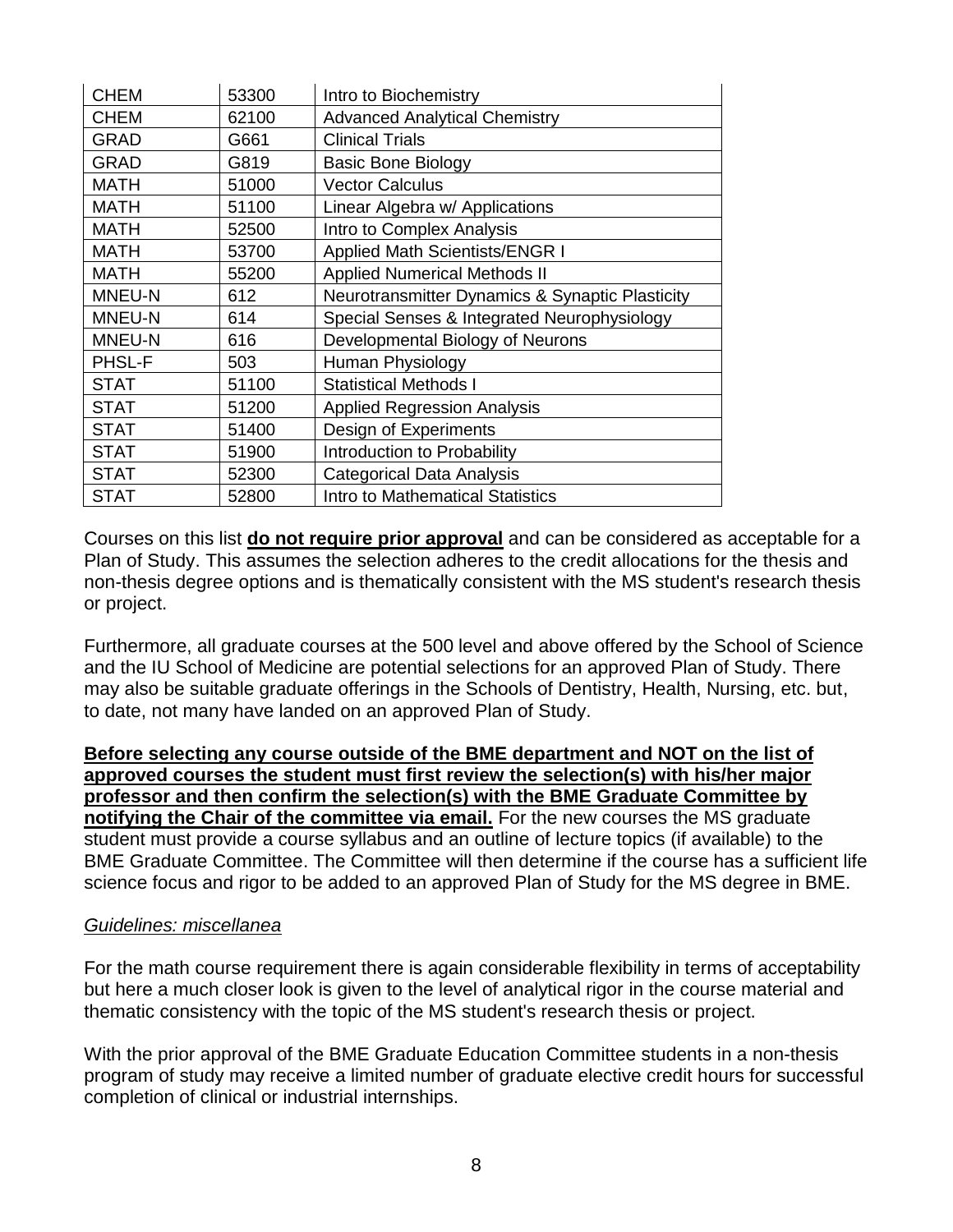Deviations from these course requirements must be approved in advance by the BME Graduate Education Committee and the Chair of the BME Department.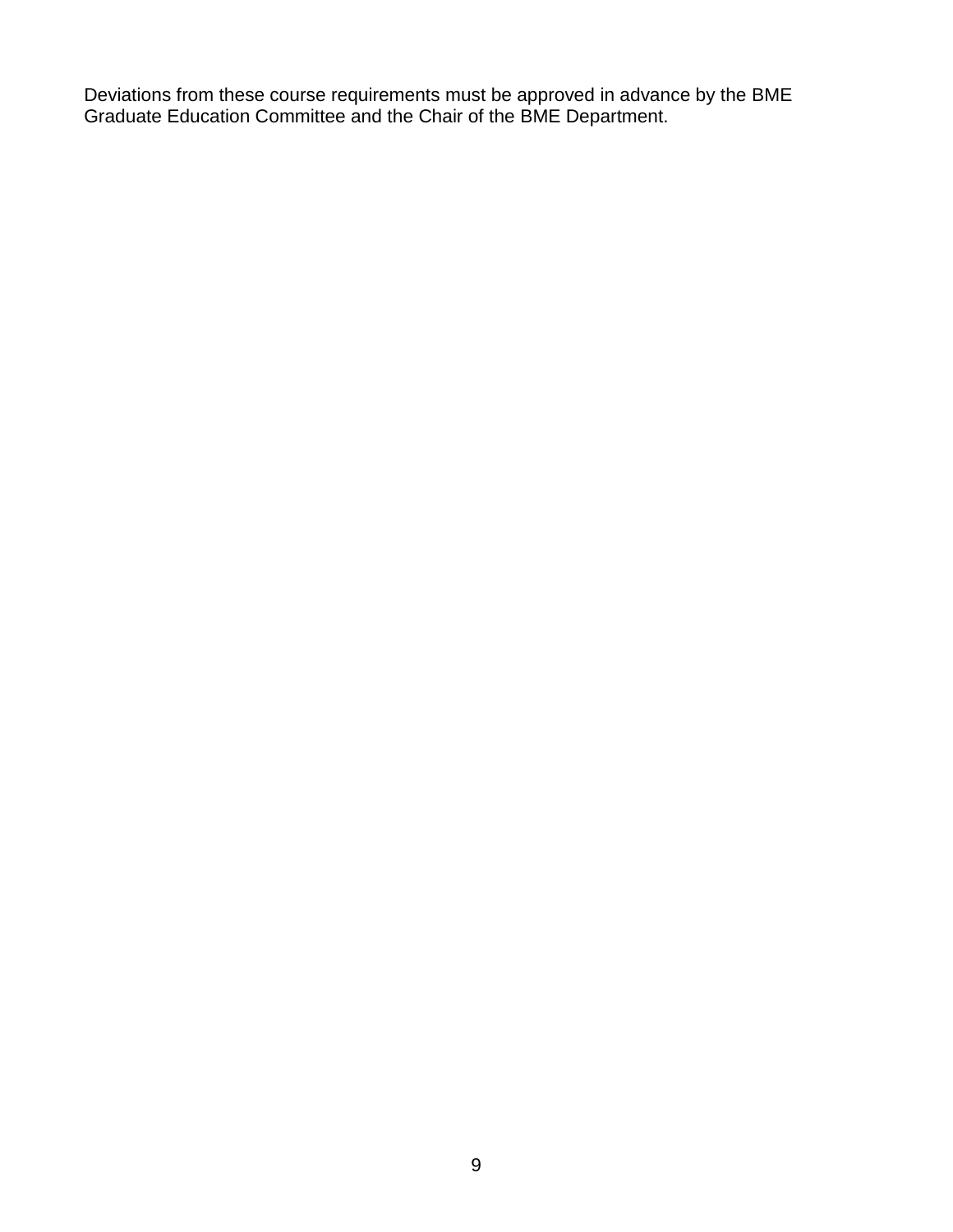#### **12. ACADEMIC STANDING – MINIMUM GRADE REQUIREMENTS**

#### **Good Academic Standing**

All graduate students begin their program of study in "good academic standing." In order for a graduate student to remain in "good academic standing" he/she must maintain minimum standards of academic performance that are set by the Biomedical Engineering Department. These expectations *are in addition to* the minimum standards of performance and personal behavior set forth by the IUPUI Graduate School. Failure to remain in "good academic standing" for two consecutive semesters may result in dismissal from the MS degree program.

To be in "good academic standing" a MS graduate student must maintain a semester grade point average of at least 3.00 (4.00 scale) at the end of each semester of study. A graduate student with a semester GPA below 3.00 at the end of any semester is no longer in "good academic standing", is automatically placed on an "*academic checklist*" and is issued a "*warning letter*". Registration is then restricted and students are required to meet with their advisors and complete the form "Request for Temporary Checklist Clearance" in order for the academic checklist to be temporarily released for registration the following semester. Should a student's cumulative GPA remain below 3.00 at the end of the semester immediately following the loss of *"good academic standing"* the student will be placed on "*academic probation*." A student on *"academic probation"* will not be permitted to register for further graduate courses until an academic review has been carried out by the Biomedical Engineering Graduate Education Committee. The outcome of this review will be either dismissal from the MS degree program or a list of expectations the student must achieve in the semester following being placed on "*academic probation*" (e.g. minimum academic performance in specific graduate courses).

Without exception, the MS degree in Biomedical Engineering will not be awarded to a graduate student with a cumulative grade point index below 3.00 (4.00 scale). The cumulative grade point index is calculated using the courses that are on the Plan of Study. If a course is taken more than once while the student is enrolled as a graduate student, only the most recent grade received in the course will be used in computing the grade point index. Transfer courses are not included in the computation of the cumulative grade point index. Any course on the Plan of Study that carries a grade of "D" or "F" must be repeated.

Finally, the BME Department sponsors many opportunities for academic, scientific research and professional career enrichment. The BME faculty strongly encourage our graduate students to make the most of these opportunities to ensure their training experience is grounded in a broader understanding of the Biomedical Engineering field and its role in advancing medical science. While voluntary for all students, there is one exception. **MS BME graduate students in good academic standing are expected to regularly attend BME Departmental Seminars.** This is the most efficient way to ensure MS graduate students are exposed to the wide range of medical science related research that is Biomedical Engineering.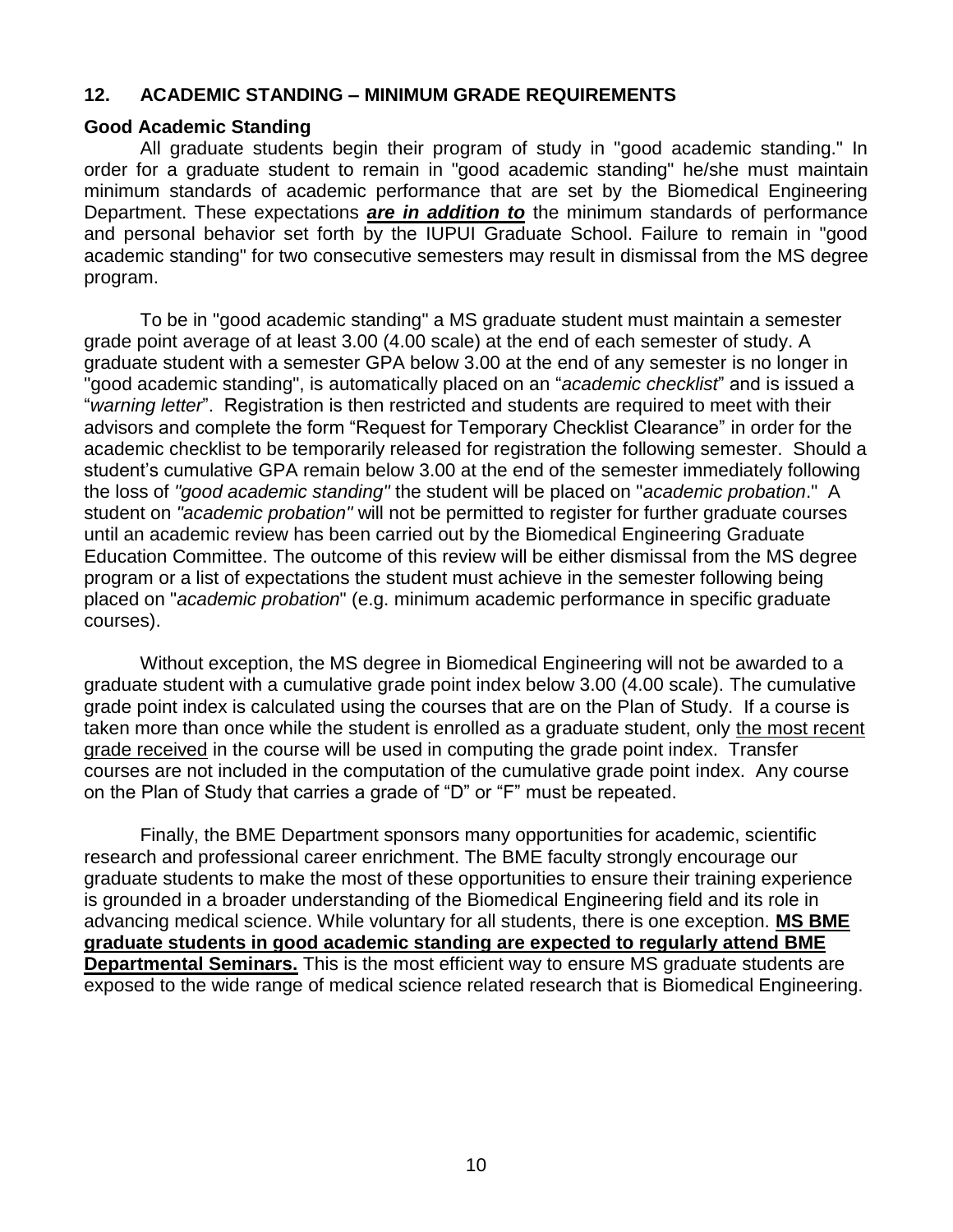#### **13. CHANGES IN ACADEMIC PROGRAM**

As a student progress through their course work and research there may arise conditions that make it necessary to make changes to their approved Plan of Study and/or changes to their research objectives. Such changes, when based on appropriate academic reasons, are generally acceptable and require that form GS-13 is completed and filed with the Graduate School (see Section 9, above). However, the following rules must be observed:

- A course can *not* be removed from an approved Plan of Study once the course has been taken and a grade of "D" or lower has been received. This course must be repeated and the student must receive at least of grade of "C" before the course can be removed from an approved Plan of Study. This is a Purdue Graduate School rule.
- Any change to a Plan of Study and subsequent filing of form GS-13 requires approval of the student's Graduate Research Advisory Committee and the Chair of the Biomedical Engineering Graduate Education Committee.

#### **14. INACTIVE ACADEMIC STATUS**

Students who do not enroll in classes for three (3) consecutive academic sessions, including summer sessions, will be automatically assigned an "*inactive academic status*" and are no longer considered to be in *good academic standing* by the Biomedical Engineering Graduate Education Committee. While under an *inactive academic status* no progress can be made toward completion of the MS degree requirements. In order to be removed from an *inactive academic status* and returned to an active academic status the student must complete a new application with the Graduate School requesting re-admission. While all other supporting application materials (e.g. GRE, transcripts, etc.) are *not required* for re-admission to the Graduate School these and other materials may be required for re-admission into the Biomedical Engineering Department and return to *good academic standing* in the MS degree program. Students should consult with the Chair of the Biomedical Engineering Graduate Education Committee to clarify and confirm Committee expectations in order to return to *good academic standing* in the MS degree program.

Students must wait for their applications for re-admission to be officially approved by the Purdue University Graduate School before enrolling for classes. Registration activities that take place while under *inactive academic status* and before a new application for re-admission has been officially approved by the Graduate School are considered invalid and will not count toward graduate credit.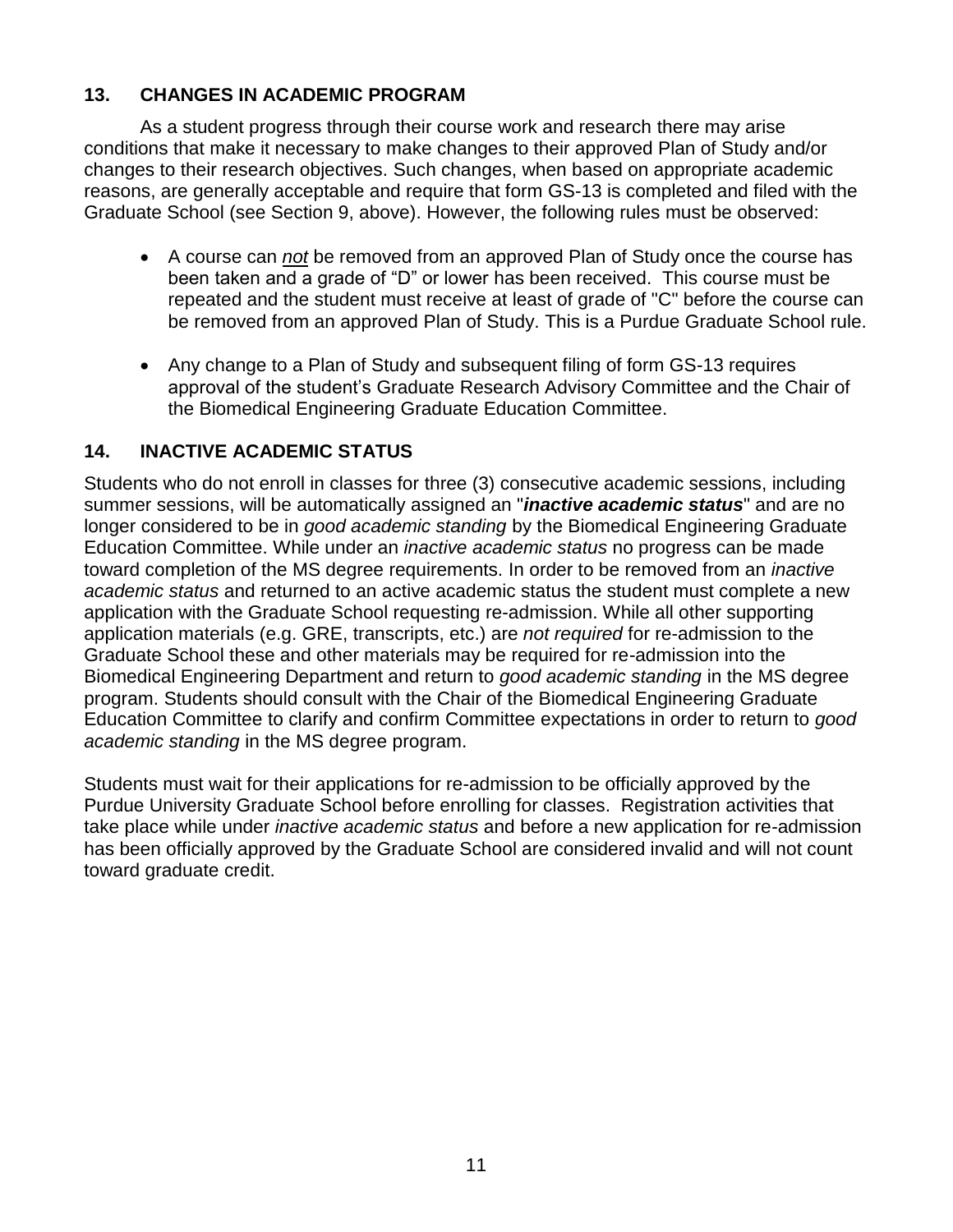#### **15. PREPARING THESIS AND FINAL EXAMINATION**

- All students preparing a thesis document and a final oral examination *must attend* a "thesis/defense preparation briefing." These sessions are regularly offered by the Office of Graduate Programs in the School of Engineering and Technology with dates, times and locations reposted each semester. Each MS student is expected to complete this briefing prior to composing the first draft of the thesis. Generally, the student and major professor begin working through drafts of the thesis at least 2 – 3 months before the anticipated date of the final oral examination. Therefore, it would be prudent to complete a "thesis/defense preparation briefing" the semester before the anticipated date of the final oral examination.
- All requirements and deadlines must be met for successful completion of final oral examination and thesis deposit for graduation.
- Students must complete and submit form GS-8 "*Request for Appointment of Examining Committee"* to the Graduate Programs Coordinator *at least four weeks prior* to the anticipated final oral examination date. The Purdue Graduate School requires that the date, time and location of the final examination be registered at least three weeks in advance of the oral examination.

Students must have in their possession form GS-7 "*Report of Master's Examining Committee"* and form GS-9 *"Purdue University Graduate School Thesis Acceptance"* for completion immediately following their oral examination. These forms are available from the Graduate Programs Coordinator of the School of Engineering and Technology.

 Students must adhere to the standards set forth in the *"Manual for the Preparation of Graduate Theses"* published by the Purdue Graduate School and available from the Graduate Programs Coordinator of the School of Engineering and Technology.

It is incumbent upon the student to adhere to the requirements and guidelines stated in this manual. The Purdue Graduate School will not accept a thesis that has improper or inappropriate formatting. In such cases the thesis will be returned to the student for revision before the MS degree can be conferred.

- Purchase one set of Purdue thesis black binders and 100% white cotton paper (20 lb weight). In addition to submitting one bound thesis for the department's archive, students must submit an electronic thesis deposit (ETD) to the Purdue University Graduate School as well as an ETD submission to the IUPUI Libraries.
- Check with your research advisor to determine whether your thesis needs to be kept confidential. If confidentiality is required for your thesis form GS-15 *"Request for Confidentiality"* must be filed with the Graduate Programs Coordinator of the School of Engineering and Technology upon completion of the oral examination.
- The student must personally meet with the Graduate Programs Coordinator for verification of thesis document format.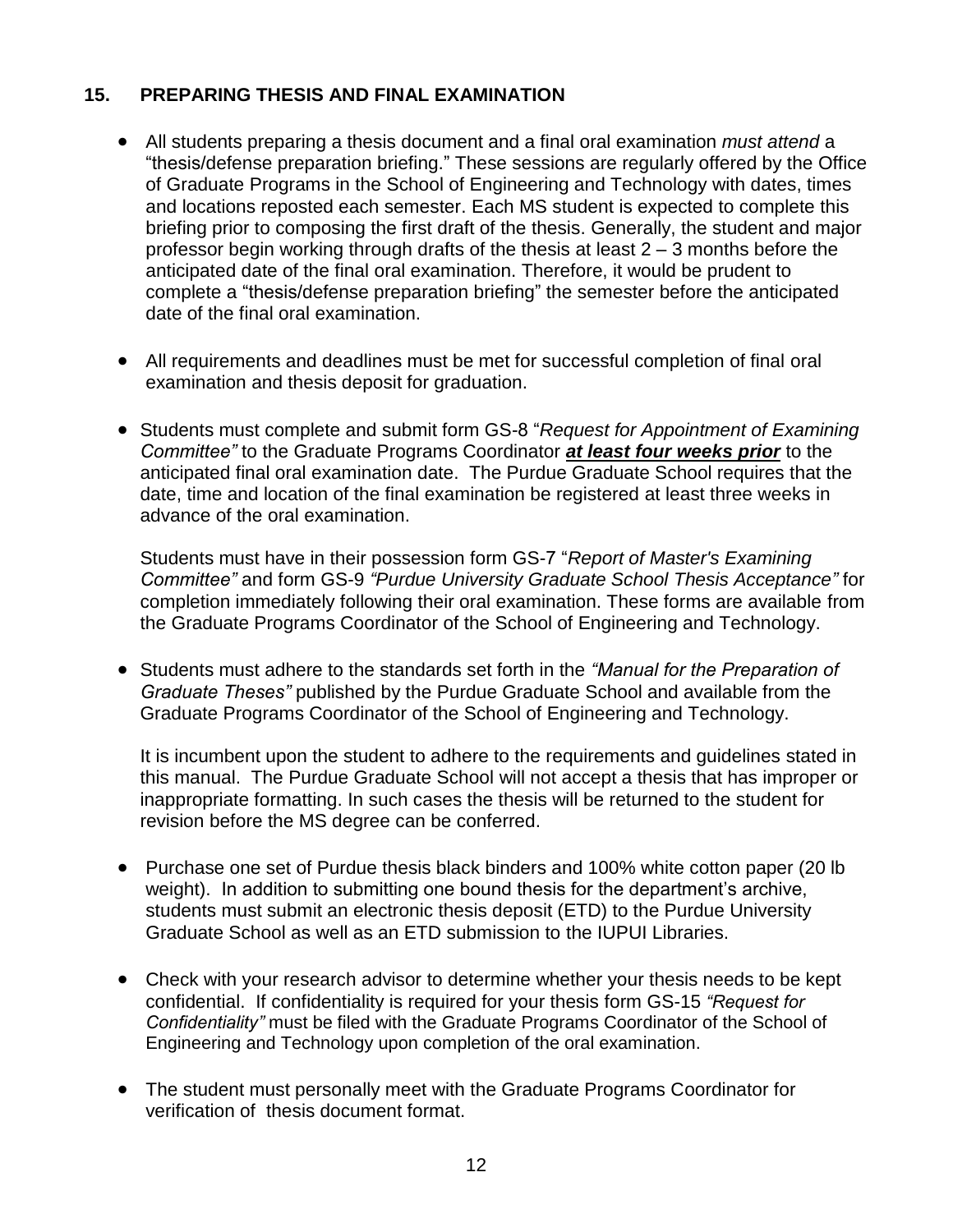- The final, approved thesis document for the Purdue Graduate School must be deposited at the IUPUI Graduate Office by the published semester deadline. Contact the IUPUI Graduate Office to make an appointment at least *one week in advance* of this deadline to arrange for deposit of the thesis.
- Students should plan for needing at least 2 days to complete all of the final revisions for thesis formatting and administrative paperwork related to the thesis deposit process. While all of this takes place after successful completion of the oral examination, a MS degree can not be conferred until the thesis has been officially recorded with the Purdue University Graduate School.

#### **16. FINAL EXAMINATION COMMITTEE**

The Final Examination Committee consists of at least three members. One member must be the Graduate Faculty Advisor. The others are appointed by the Faculty Advisor and most often consist of the members of the Graduate Research Advisory Committee. The Final Examination Committee evaluates the thesis and conducts the final oral examination. As a hedge against unanticipated problems with the thesis research each member of the Committee should have a copy of the thesis document *at least one month prior* to the final oral examination. A similar, but less formal committee review and oral presentation of the capstone project (BME 696000, Advanced Biomedical Engineering Topics) is required for those students enrolled in a project based non-thesis plan of study. Those graduate students pursuing a "course only" non-thesis plan of study may choose to make an oral presentation to BME faculty summarizing their final report from BME 69700 (Directed Readings in BME).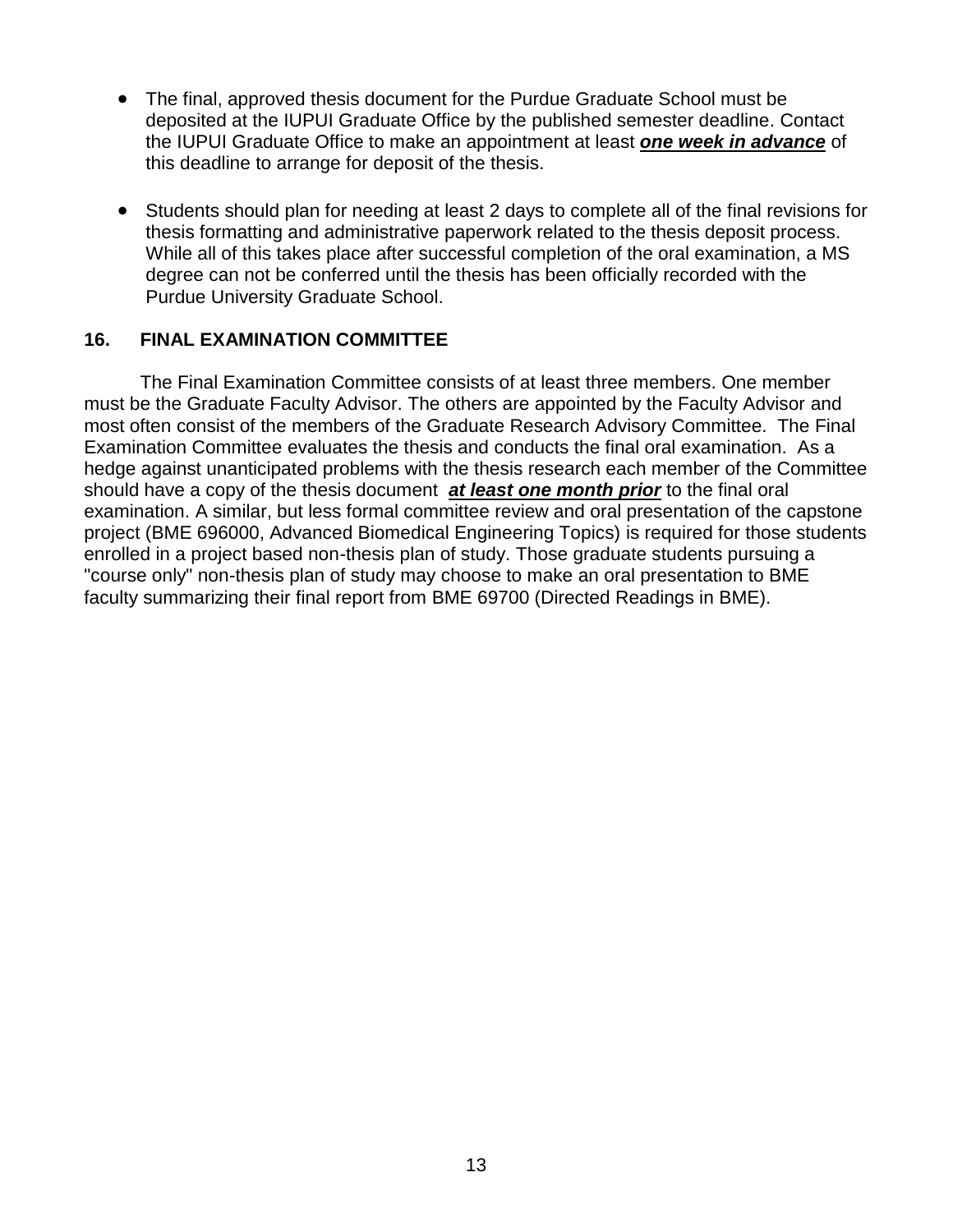#### **17. SUMMARY OF THE MAJOR STEPS TOWARD OBTAINING A MS DEGREE IN BME**

The following is an abbreviated list of the various steps which must be taken along the path toward a MS degree in Biomedical Engineering.

- A. Before registering for classes each semester report to your Faculty Advisor. If a Faculty Advisor has yet to be established the student should report to the Chairman of the Biomedical Engineering Graduate Education Committee.
- B. Before registering for the first semester of classes ensure what steps must be taken to fulfill any English language proficiency requirements (if necessary).
- C. Before the end of the first semester establish a Faculty Advisor and inform the Chair of the BME Graduate Education Committee. As soon as is practically possible, the student and Faculty Advisor should form a Graduate Research Advisory Committee.
- D. No later than  $4 6$  weeks into the second semester of study the student, working in conjunction with the Faculty Advisor and Research Advisory Committee, should file a Plan of Study with the Biomedical Engineering Department and the Purdue University Graduate School. Forms can be obtained from the website for the Office of Graduate Programs, School of Engineering and Technology. A sample Plan of Study for a Thesis MS degree program is provided at the end of this document along with a few helpful instructions.
- E. Ideally, steps C and D should be completed BEFORE the start of the second semester. Failure to do so means the second semester consists of course work that has not been reviewed and approved by the student's Graduate Research Advisory Committee.
- F. If possible, all English language proficiency requirements should be completed by the end of the first semester of study. All English language proficiency requirements must be successfully completed no later than the end of the second semester of study. The Graduate School will not approve the Plan of Study nor the formal appointment of the Graduate Research Advisory Committee until all English language proficiency requirements have been fulfilled.
- G. Submit any request for a change of Plan of Study to the Graduate School before classes begin in the semester you plan to graduate. The Plan of Study must be in its final form and received by the Graduate School before the first day of the last semester in order to be eligible for graduation.
- H. Follow the steps outlined in Sections 15 and 16 for administrative processing of the thesis document and preparing for the final oral examination.